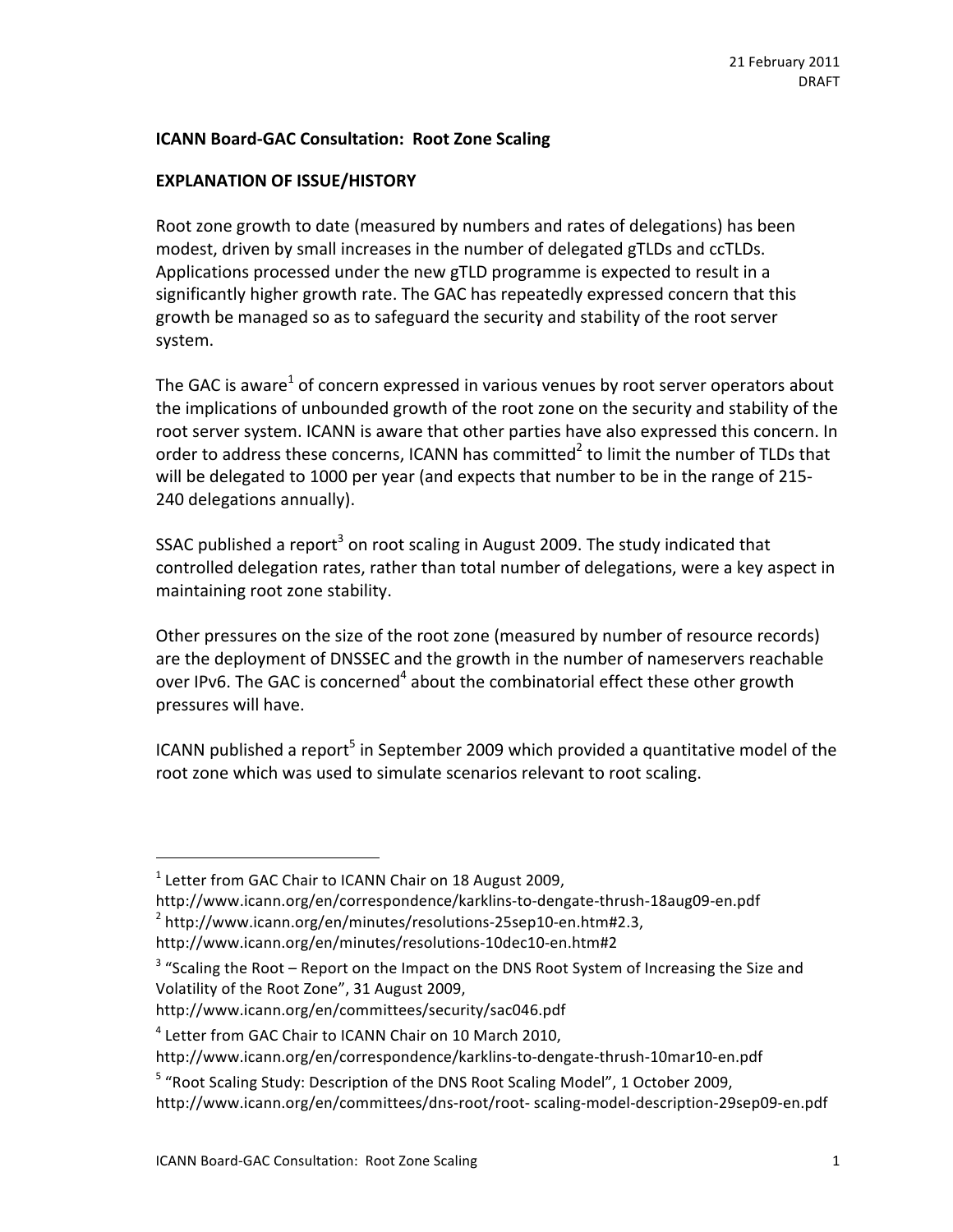TLDs with IDN-script labels were added to the root zone in May 2010<sup>6</sup>. No harmful effects of these labels have been observed by ICANN, or reported to ICANN.

DNSSEC was deployed in the root zone of the Internet in July 2010<sup>7</sup>. No harmful effects of the deployment have been observed by ICANN, or reported to ICANN.

The GAC advocates<sup>8</sup> the deployment of a technical early-warning system to allow the overall security and stability of the root system to be monitored as new gTLDs are approved and deployed, together with measures which will allow new gTLD deployment to halt if the root server system begins to show signs of weakness.

In September 2010, the GAC wrote, "[w]ith regard to the technical impacts and in particular the 'root scaling' issues which continue to be a paramount concern for governments in the expectation that ICANN will continue to guarantee the security and stability of the root zone as its top priority, the GAC notes your expectation that 'the rate of growth of the root zone would remain linear.' The GAC would be grateful for sight of the analysis in support of this statement in your letter, together with a definition of how many TLDs which ICANN expects to be able to add within this parameter of linear growth of the root zone."

ICANN published a study in October 2010 stating that delegation rates were process limited.<sup>9</sup> The study indicated that expected delegation rates were 215-240 per year but in no case, would delegation rates exceed 1000 TLDs per year. The conclusions were based upon careful study of operational capacities, spans of control, and quality requirements.

ICANN published a study in October 2010 analysing the projected effects of recent and projected events on root zone stability.<sup>10</sup> The study indicates that anticipated coincident introduction of IPv6, DNSSEC, IDN and new gTLD has not occurred, that IPv6, DNSSEC, and IDNs have been introduced without incident and the effects of new gTLD introduction can be weighed on their own. The paper indicates that, at projected delegation rates, that root zone stability will not be denegrated by the delegation and operation of new gTLDs.

<sup>9</sup> http://www.icann.org/en/topics/new-gtlds/delegation-rate-scenarios-new-gtlds-06oct10-en.pdf

1

 $6$  http://www.icann.org/en/announcements/announcement-05may10-en.htm

 $^7$  http://www.root-dnssec.org/2010/07/16/status-update-2010-07-16/

<sup>&</sup>lt;sup>8</sup> Letter from GAC Chair to ICANN Chair on 18 August 2009,

http://www.icann.org/en/correspondence/karklins-to-dengate-thrush-18aug09-en.pdf

 $10$  http://www.icann.org/en/topics/new-gtlds/summary-of-impact-root-zone-scaling-06oct10en.pdf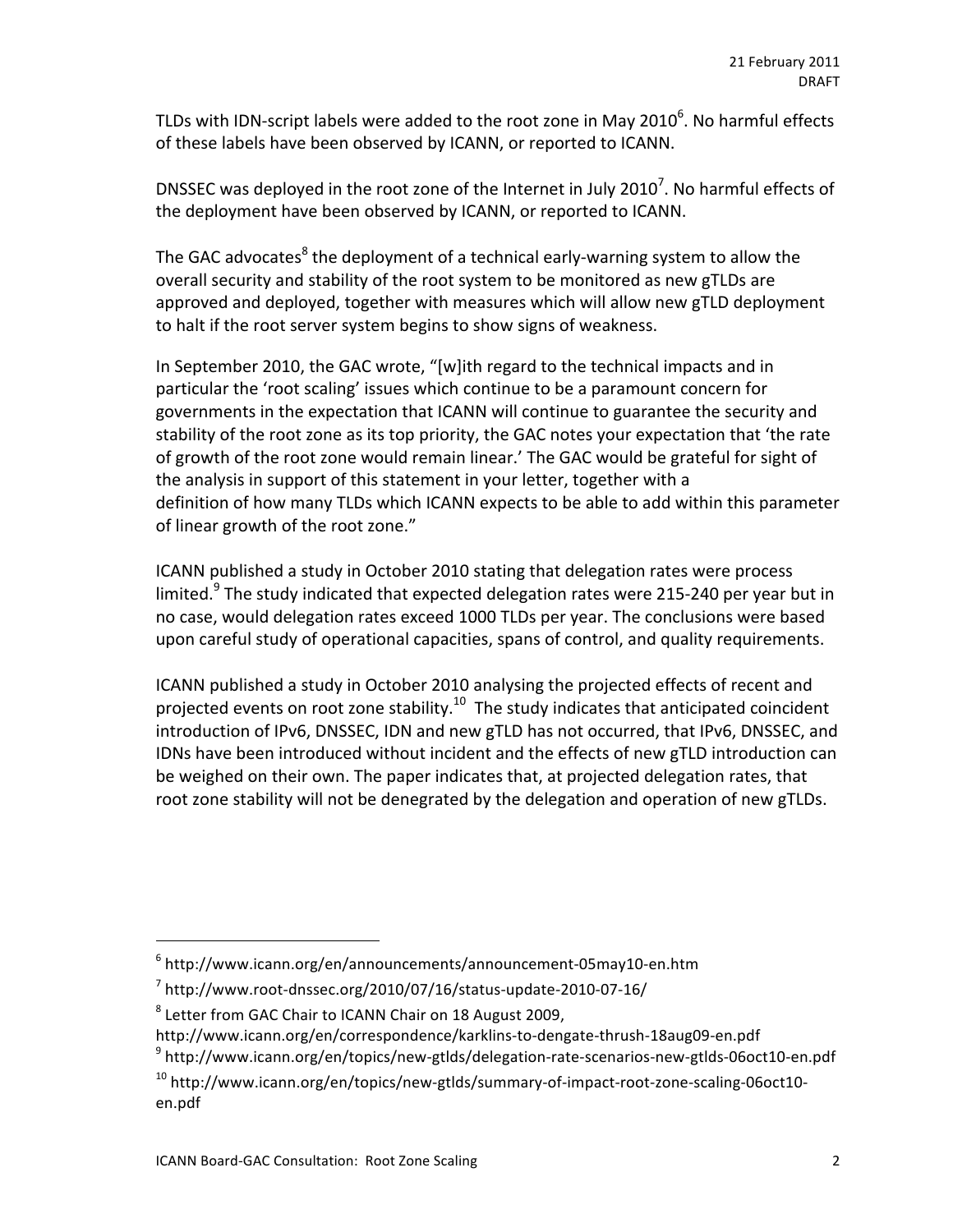The ICANN Board consulted root server operators in September 2010 $^{11}$  and was informed that all root servers (and related DNS provisioning infrastructure) are capable of accommodating 1000 new gTLDs per year.

SSAC published a report<sup>12</sup> on root scaling in December 2010 that includes five recommendations for the process ICANN might follow in the future if it is considered necessary to increase the rate at which new gTLD delegations are accepted. SSAC declined to express an opinion about the stability implications of adding up to 1000 new gTLDs to the root zone per year, deferring to RSSAC.

The GAC is concerned<sup>13</sup> that estimates of the rate of growth of the root zone (measured by number of delegations) might be low due to the desire by some new gTLD operators to request delegations in multiple scripts.

The GAC observes<sup>14</sup> that no existing TLD has a controversial name, and that it is to be expected that some new gTLD labels will be controversial in at least some jurisdictions. The GAC believes it is possible that such controversy will be mediated by some form of blocking, and that such blocking would consititute harm to the security and stability of the root server system.

# **REMAINING AREAS OF DIFFERENCE:**

1

The GAC position is highlighted in bold<sup>15</sup>, and discussion of the area of difference follows:

• The GAC seeks confirmation from RSSAC that the application processing threshold of 1000 new gTLDs per year is reasonable and justifiable before the first round of applications is launched.

RSSAC provided such confirmation in a letter from Jun Murai as RSSAC chair to the ICANN board on 25 November 2010. This letter is unfortunately not yet posted on the ICANN web page, but the relevant text is as follows: "In the case of the

 $11$  "Adopted Board Resolutions, Trondheim, Norway", ICANN Board of Directors, 25 September 2010, http://www.icann.org/en/minutes/resolutions-25sep10-en.htm#2.3

<sup>&</sup>lt;sup>12</sup> SAC 046, "Report of the Security and Stability Advisory Committee on Root Scaling", 6 December 2010, http://www.icann.org/en/committees/security/sac046.pdf

 $13$  Letter from GAC Chair to ICANN Chair on 23 September 2010, http://www.icann.org/en/correspondence/dryden-to-dengate-thrush-23sep10-en.pdf

 $14$  Letter from GAC Chair to ICANN Chair on 4 August 2010,

http://www.icann.org/en/correspondence/gac-to-dengate-thrush-04aug10-en.pdf

<sup>&</sup>lt;sup>15</sup> Note that earlier concerns such as the combined impact of deploying DNSSEC in the root zone whilst simultaneously launching the new gTLD programme have been overtaken by events.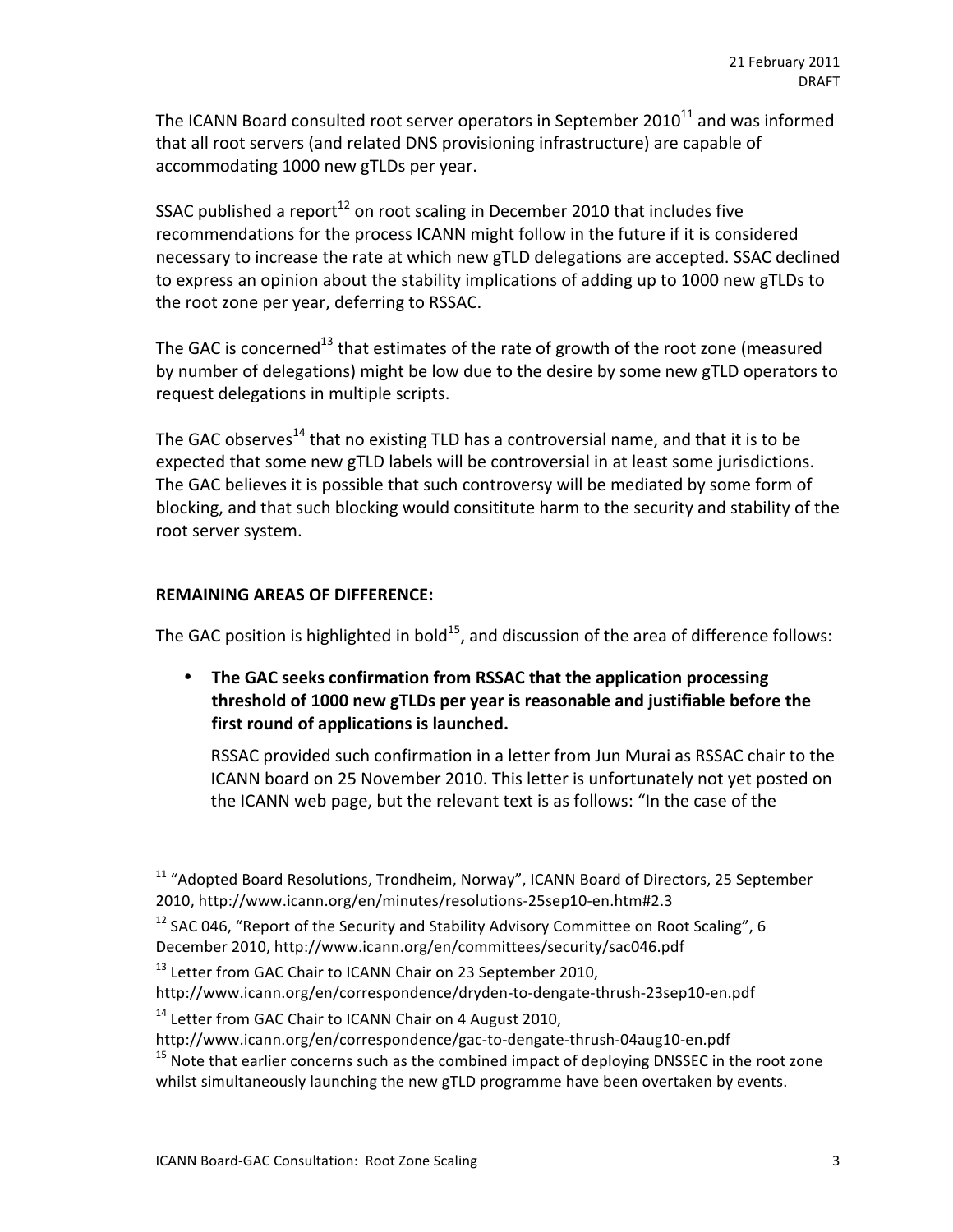proposed gradual expansion of no more than 1000 entries per year for the next several years, RSSAC expects the system to remain stable and robust."

• The GAC advocates the development of a measurement strategy, and the corresponding deployment of systems and processes to allow key metrics of the root server system to be collected and analysed systematically.

ICANN has committed<sup>16</sup> to develop a systematic measurement system for the root server system before the launch of the new gTLD programme, although no such measurement system is deployed today. However, even at the maximum anticipated delegation rate, the effects of these changes will be slow compared to our ability to monitor root zone behaviour and react to changes. ICANN will use relationships and expertise, described below, to ensure systems are in place to monitor and react to changes in root zone behaviour.

ICANN maintains close relations with operator communities through forums such as the IETF, RIPE, APRICOT, NZNOG, AusNOG, NANOG, RIPE, PACNOG, LACNOG, TRNOG, SANOG and DNS-OARC, both by active participation in organised conferences and using mailing lists. An example of the level of participation can be found in the outreach and solicitation of feedback carried out as part of the deployment of DNSSEC in the root zone<sup>17</sup>. Whilst ICANN expects to become rapidly aware of dramatic changes to the performance of the root server system through this ongoing dialogue, it does not necessarily expect signs of strain to result in direct feedback.

ICANN maintains close operational relationships with all root server operators, and participates in a regular and open dialogue on issues relating to the root system's DNS infrastructure.

ICANN monitors the results of performance measurement platforms operated by other organisations<sup>18</sup> closely for the purposes of effective technical operations, but does not summarise or analyse the results for trend analysis in any systematic way.

ICANN facilitated a symposium on measuring the health of the DNS in February  $2010^{19}$ .

 $16$  http://www.icann.org/en/minutes/resolutions-10dec10-en.htm#2

 $17$  http://www.root-dnssec.org/presentations/

<sup>&</sup>lt;sup>18</sup> e.g. "RIPE NCC DNS Monitoring Services", http://dnsmon.ripe.net/dns-servmon/, "RIPE Atlas", http://labs.ripe.net/atlas, "Team Cymru DNS Name Server Status Summary",

http://www.cymru.com/monitoring/dnssumm/index.html

<sup>&</sup>lt;sup>19</sup> "Measuring the health of the Domain Name System", 3 February 2010,

http://www.icann.org/en/topics/ssr/dns-ssr-symposium-report-1-3feb10-en.pdf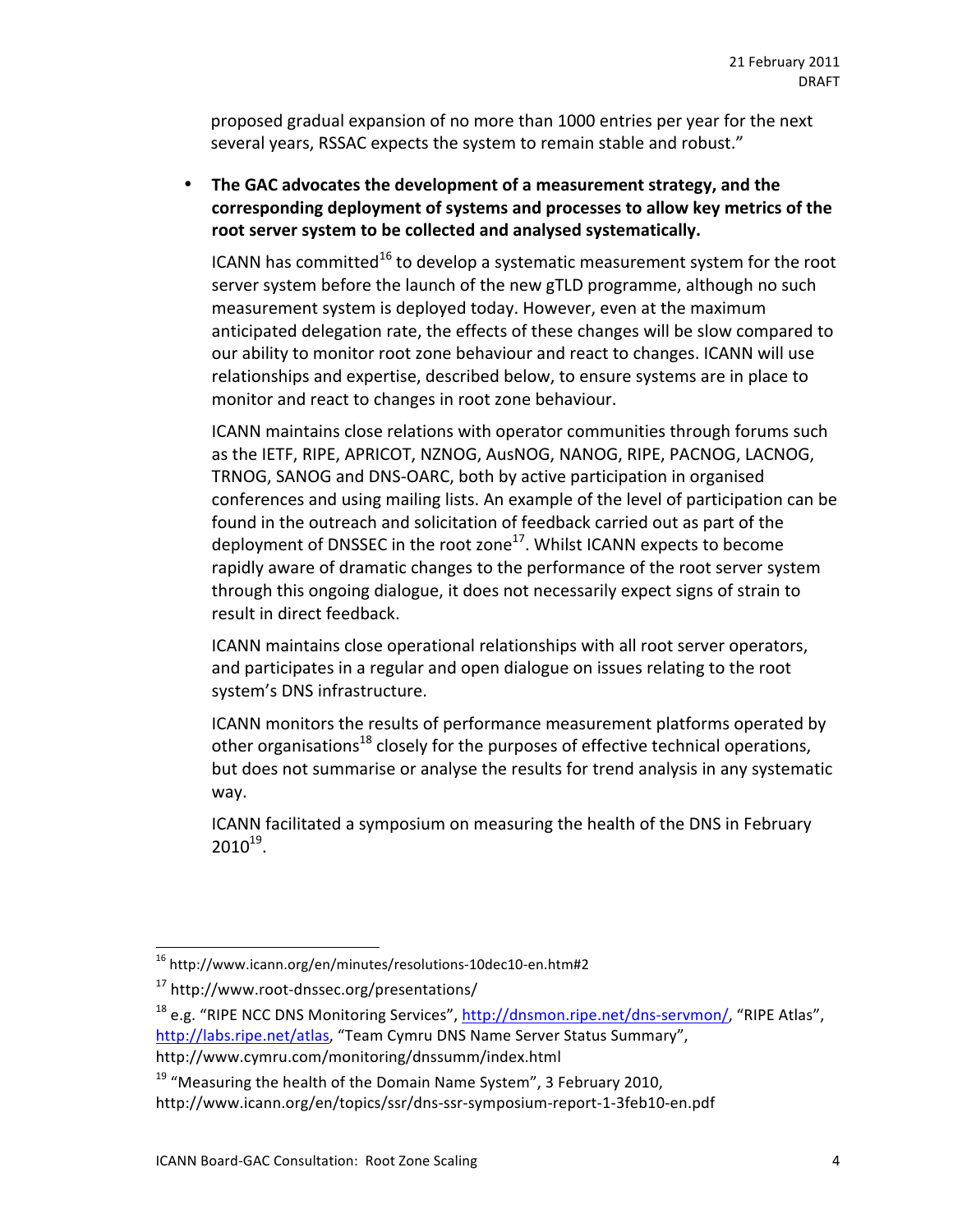• The GAC recommends that mechanisms be introduced to allow new gTLD application processing to be halted in the event that the root zone system shows signs of stress, and that the corresponding processes be documented in the **Applicant Guidebook.** 

ICANN agrees. As stated above, even at the maximum anticipated delegation rate, the effects of these changes will be slow compared to our ability to monitor root server system behaviour and react to changes. If the root server system behaviour, in the opinion of root server operators or other competent authorities, indicates that delegations should be halted, the process is sufficiently slow that they can be halted in a sufficiently timely manner that root zone stability is preserved.

• The GAC recommends that the second round of applications should not be processed until an in-depth evaluation of the impact on root zone stability following the first round is complete, and that the evaluation should be opened for public comment.

ICANN agrees that a report containing analysis of measurements of the root server system over the period coinciding with the first round of applications would be useful, and undertakes to publish such a report. ICANN notes that "in-depth" is somewhat subjective, but agrees that a comprehensive treatment of the results of measurement is appropriate.

ICANN agrees that the second round of applications should not open if the analysis suggests that further growth of the root zone is likely to cause harm.

• The GAC is concerned that estimates of the rate of growth of the root zone (measured by number of delegations) might be non-linear or low due to the desire by some new gTLD operators to request delegations in multiple scripts.

ICANN has committed to deploying no more than 1000 new gTLDs per year;<sup>20</sup> and that committment is based on the number of delegations rather than the number of applicants. (The expected range of delegations is 215-240 annually.)

The potential for gTLDs of global interest to each result in multiple delegations hence provides little additional concern.

The GAC is concerned that ICANN's operations may come under strain due to processing of applications, and requests more detail on ICANN's plan to scale its **operations to cope.** 

ICANN commissioned a manpower study from KPMG to determine the resource requirements for processing new gTLD applications, and based the decision to process applications in batches of 500 with a ceiling of 1000 per year on a

1

<sup>&</sup>lt;sup>20</sup> http://www.icann.org/en/topics/new-gtlds/delegation-rate-scenarios-new-gtlds-06oct10en.pdf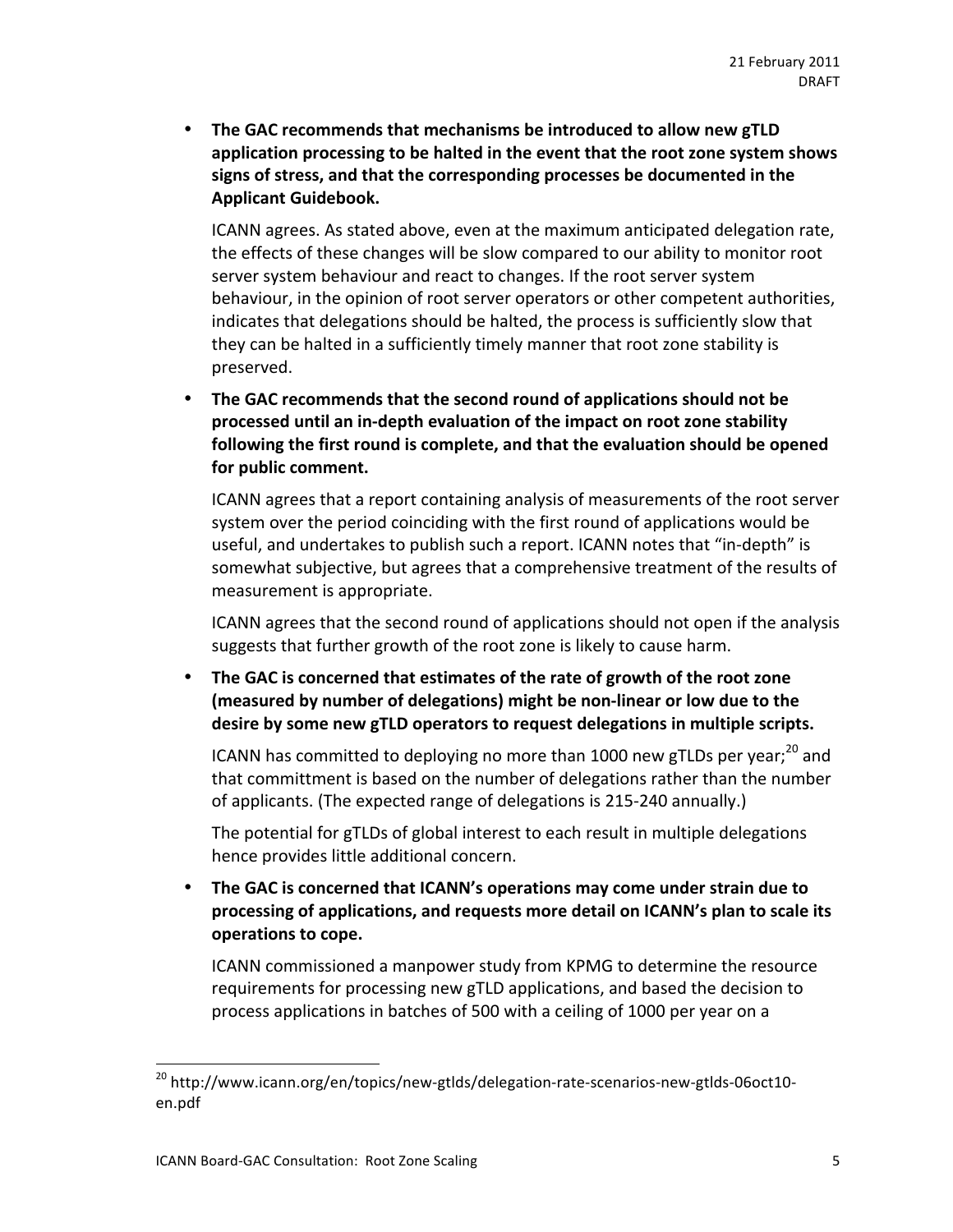resource requirement that was achievable. The application process has been modelled $^{21}$  in some detail.

In addition, key departments within ICANN including IANA have been the subject of operational readiness studies to ensure that resources are available to meet maximum application load.

# **RELEVANT GUIDEBOOK SECTIONS AND OTHER PAPERS**

# **Applicant%Guidebook—Proposed%Final%Version**

The Applicant Guidebook's audience consists of prospective TLD operators, and whilst consideration is given to ensuring the technical stability and security of TLD registry and DNS infrastructure, the Guidebook does not specify ICANN's strategy with respect to root zone scaling.

Important papers published are:

- Summary of the Impact of Root Zone Scaling *(6 Oct 10)*
- Delegation Rate Scenarios for New gTLDs *(6 Oct 10)*
- Draft Delegation Rate Scenarios for New gTLDs
- Root Scaling Study Terms of Reference
	- o Analysis of Root Zone Scaling Terms of Reference Comments *(Oct 09)*
- "L" Root Server Scaling Report Released (Oct 09)
- Release of Interisle and TNO reports on Root Scaling *(Oct 09)*

 $^{21}$  http://www.icann.org/en/topics/new-gtlds/delegation-rate-scenarios-new-gtlds-06oct10en.pdf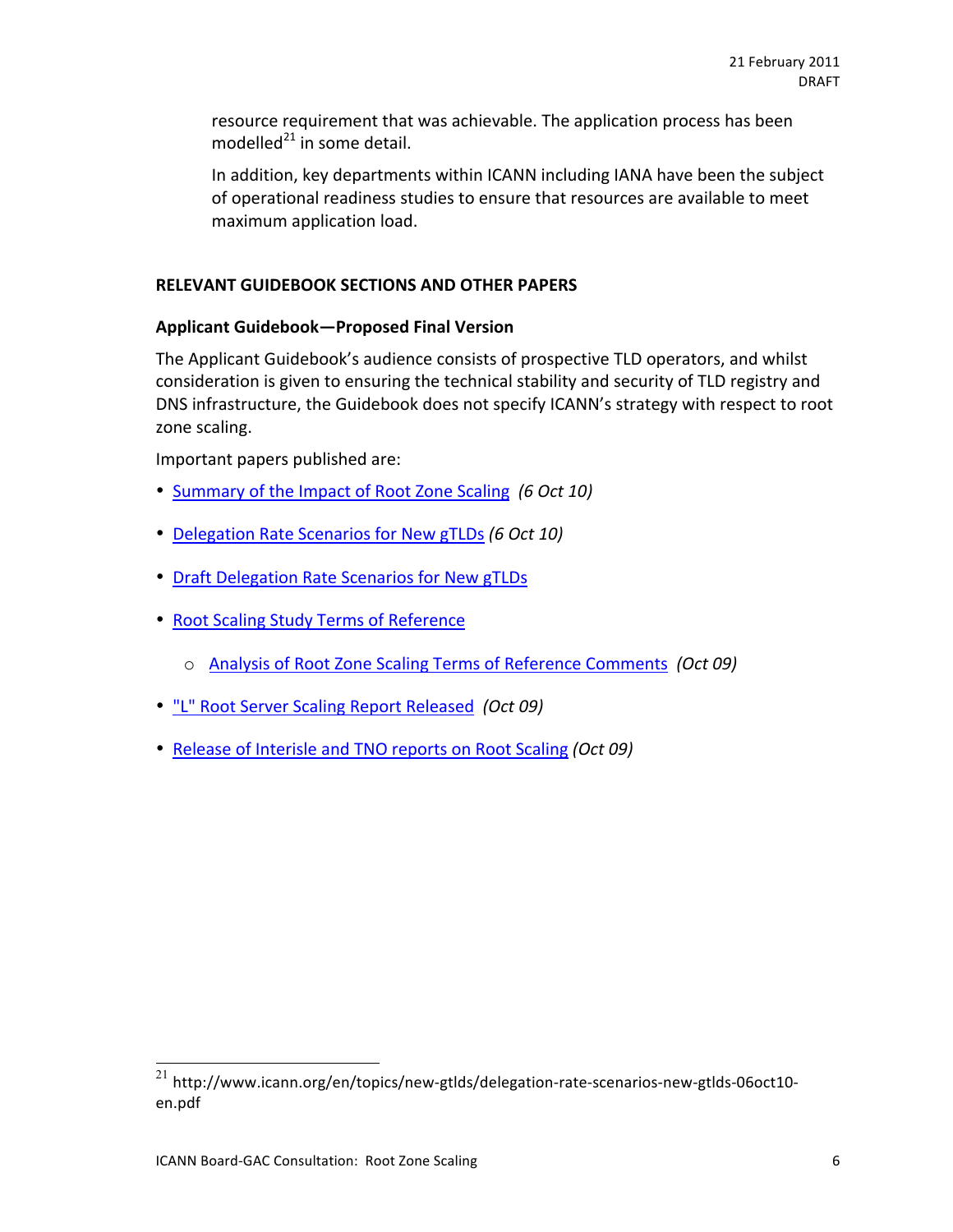# **REFERENCE DOCUMENTS: ROOT ZONE SCALING**

- **EXAMPLE IS IN SUMMARY OF ACTIONS TAKEN RESPONDING TO GAC AND PUBLIC COMMENTS**
- **CHRONOLOGICAL LISTING OF GAC ADVICE AND COMMENTS ON NEW GTLDS AND RESPONSES PROVIDED BY ICANN AND KEY DOCUMENTS PUBLISHED ON THE TOPICS**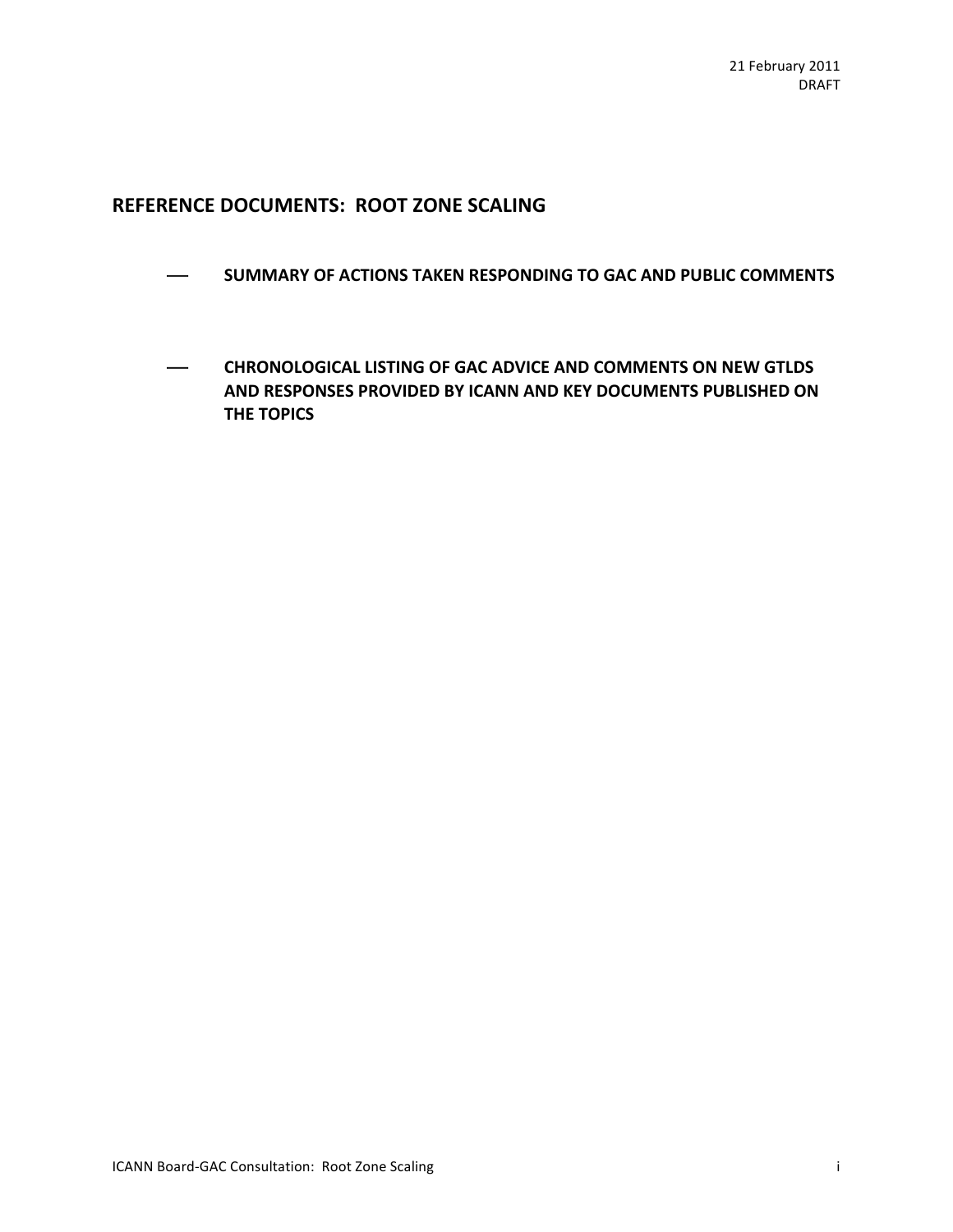# SUMMARY OF ACTIONS TAKEN RESPONDING TO GAC AND PUBLIC COMMENTS

### **Root Zone Scaling**

- ICANN commissioned a study on the possible effects on root zone stability of the coincident implementation of IDNs, DNSSEC, IPv6, and New gTLDs.
- ICANN completed a study of L-Root server data to inform the root scaling model.
- ICANN completed study and analysis on delegation rates. This led to the conclusion that processing constraints will limit delegation rates to a steady state even in the event of extremely high application volume. Expected annual delegation rates are in the range of 215-240 and a maximum delegation rate of 1000 per year, regardless of application volume, were established. The Guidebook was updated to reflect this commitment and ensure that applicants are aware of the necessary limitations.
- ICANN initiated communications with root server operators regarding readiness for a maximum 1000 per year growth rate, and received unanimous positive responses that existing root servers could accommodate that growth rate.
- ICANN has also committed to establishing root server communications and monitoring systems to detect degradation in root server performance that would merit braking or tolling delegations.
- ICANN commissioned a follow-up report to analyze the impact on the root following implementation or deployment of IPv6, DNSSEC, and IDNs, and found that these changes had caused no significant harmful impact. Looking forward using the maximum scaling estimates, the report indicated that normal operational upgrade cycles and resource allocations will be sufficient to ensure that scaling of the root, both in terms of new technologies as well as new content, would have no significant impact on the stability of the root system.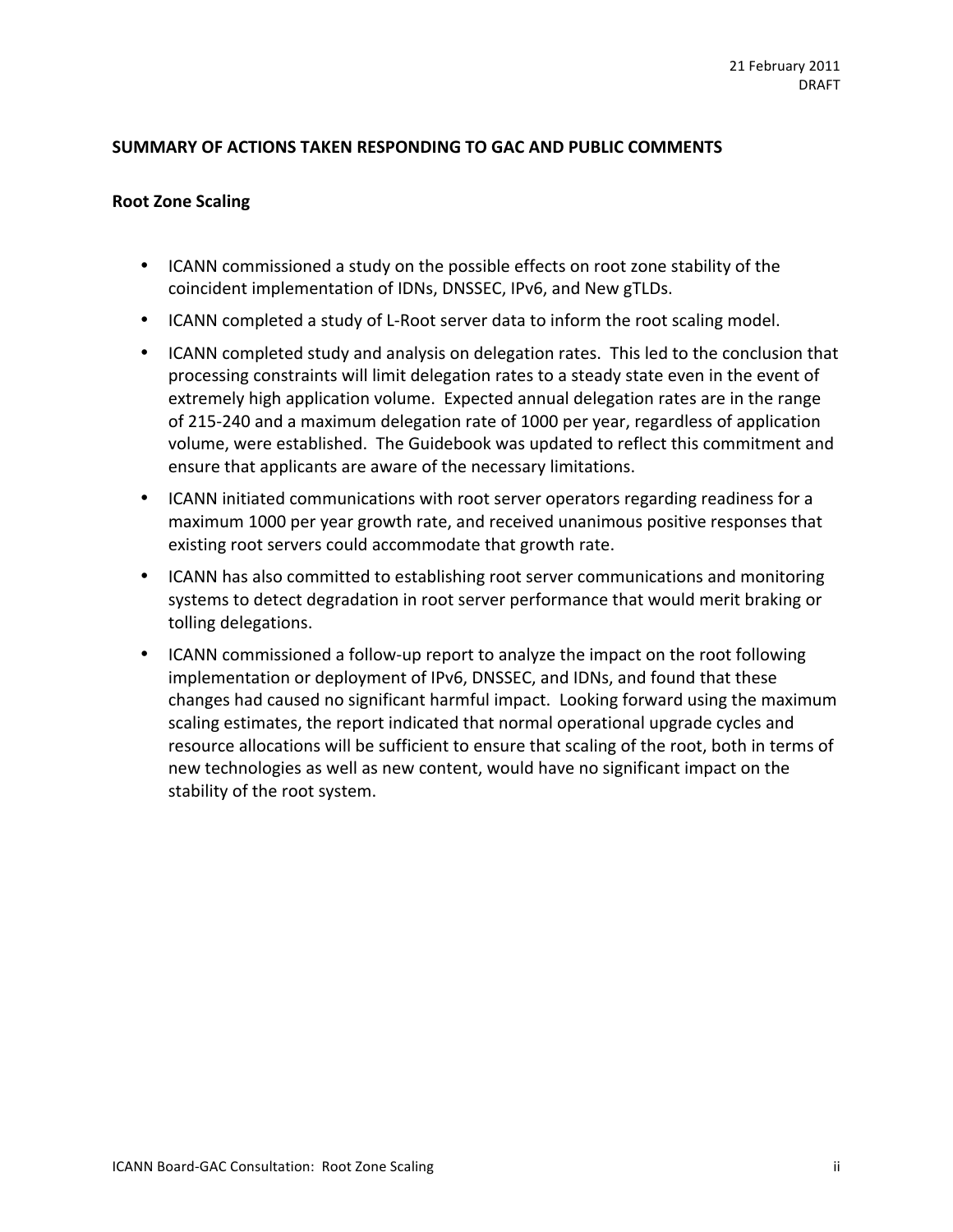# THIS TABLE PROVIDES A CHRONOLOGICAL LISTING OF GAC ADVICE AND COMMENTS ON NEW GTLDS AND RESPONSES PROVIDED BY ICANN AND KEY DOCUMENTS PUBLISHED ON THE TOPICS

# **Root Zone Scaling**

| <b>GAC Advice and Comments</b>                    |                                                                                                                                                                                                                                                                    | <b>ICANN responses and key documents</b>                                                                                                                                                                                                                                                                                                                                                                                                                                                                 |
|---------------------------------------------------|--------------------------------------------------------------------------------------------------------------------------------------------------------------------------------------------------------------------------------------------------------------------|----------------------------------------------------------------------------------------------------------------------------------------------------------------------------------------------------------------------------------------------------------------------------------------------------------------------------------------------------------------------------------------------------------------------------------------------------------------------------------------------------------|
| 27 March 2007: GAC Principles regarding New gTLDs |                                                                                                                                                                                                                                                                    | <b>ICANN mapping of GNSO Policy Recommendations</b>                                                                                                                                                                                                                                                                                                                                                                                                                                                      |
|                                                   |                                                                                                                                                                                                                                                                    | 2.6) is addressed by multiple GNSO Principles and Recommendations, as follows:                                                                                                                                                                                                                                                                                                                                                                                                                           |
| 2.6                                               | It is important that the selection process for new gTLDs ensures the<br>security, reliability, global interoperability and stability of the Domain<br>Name System (DNS) and promotes competition, consumer choice,<br>geographical and service-provider diversity. | GNSO Principle A: "New generic top-level domains (gTLDs) must be introduced in an<br>orderly, timely and predictable way."                                                                                                                                                                                                                                                                                                                                                                               |
|                                                   |                                                                                                                                                                                                                                                                    | GNSO Principle C: "The reasons for introducing new top-level domains include that<br>there is demand from potential applicants for new top-level domains in both ASCII                                                                                                                                                                                                                                                                                                                                   |
| 2.10                                              | A new gTLD operator/registry should undertake to implement practices                                                                                                                                                                                               | and IDN formats.                                                                                                                                                                                                                                                                                                                                                                                                                                                                                         |
|                                                   | that ensure an appropriate level of security and stability both for the TLD<br>itself and for the DNS as a whole, including the development of best<br>practices to ensure the accuracy, integrity and validity of registry<br>information.                        | In addition the introduction of new top-level domain application process has the<br>potential to promote competition in the provision of registry services, to add to<br>consumer choice, market differentiation and geographical and service-provider<br>diversity."<br>GNSO Principle D: "A set of technical criteria must be used for assessing a new gTLD<br>registry applicant to minimise the risk of harming the operational stability, security<br>and global interoperability of the Internet." |
|                                                   |                                                                                                                                                                                                                                                                    |                                                                                                                                                                                                                                                                                                                                                                                                                                                                                                          |
|                                                   |                                                                                                                                                                                                                                                                    | GNSO Recommendation 4: " Strings must not cause any technical instability."                                                                                                                                                                                                                                                                                                                                                                                                                              |
|                                                   |                                                                                                                                                                                                                                                                    | GNSO Recommendation 7: "Applicants must be able to demonstrate their technical<br>capability to run a registry operation for the purpose that the applicant sets out."                                                                                                                                                                                                                                                                                                                                   |
|                                                   |                                                                                                                                                                                                                                                                    | In the current implementation planning phase, proposed sets of technical and<br>operational capability criteria are being developed, to be explained fully to the<br>applicants in the Request For Proposal (RFP).                                                                                                                                                                                                                                                                                       |
|                                                   |                                                                                                                                                                                                                                                                    | 2.10) is addressed by GNSO Recommendation 7: " Applicants must be able to<br>demonstrate their technical capability to run a registry operation for the purpose<br>that the applicant sets out." and further in GNSO Recommendation 8: "Applicants<br>must be able to demonstrate their financial and organisational operational                                                                                                                                                                         |
|                                                   |                                                                                                                                                                                                                                                                    | capability." Undertakings for new gTLD registries will also be part of a base                                                                                                                                                                                                                                                                                                                                                                                                                            |
|                                                   |                                                                                                                                                                                                                                                                    | contract, required according to GNSO Recommendation 10: "There must be a base                                                                                                                                                                                                                                                                                                                                                                                                                            |
|                                                   |                                                                                                                                                                                                                                                                    | contract provided to applicants at the beginning of the application process." The                                                                                                                                                                                                                                                                                                                                                                                                                        |
|                                                   |                                                                                                                                                                                                                                                                    | comments provided under 2.6 are also relevant in this context.                                                                                                                                                                                                                                                                                                                                                                                                                                           |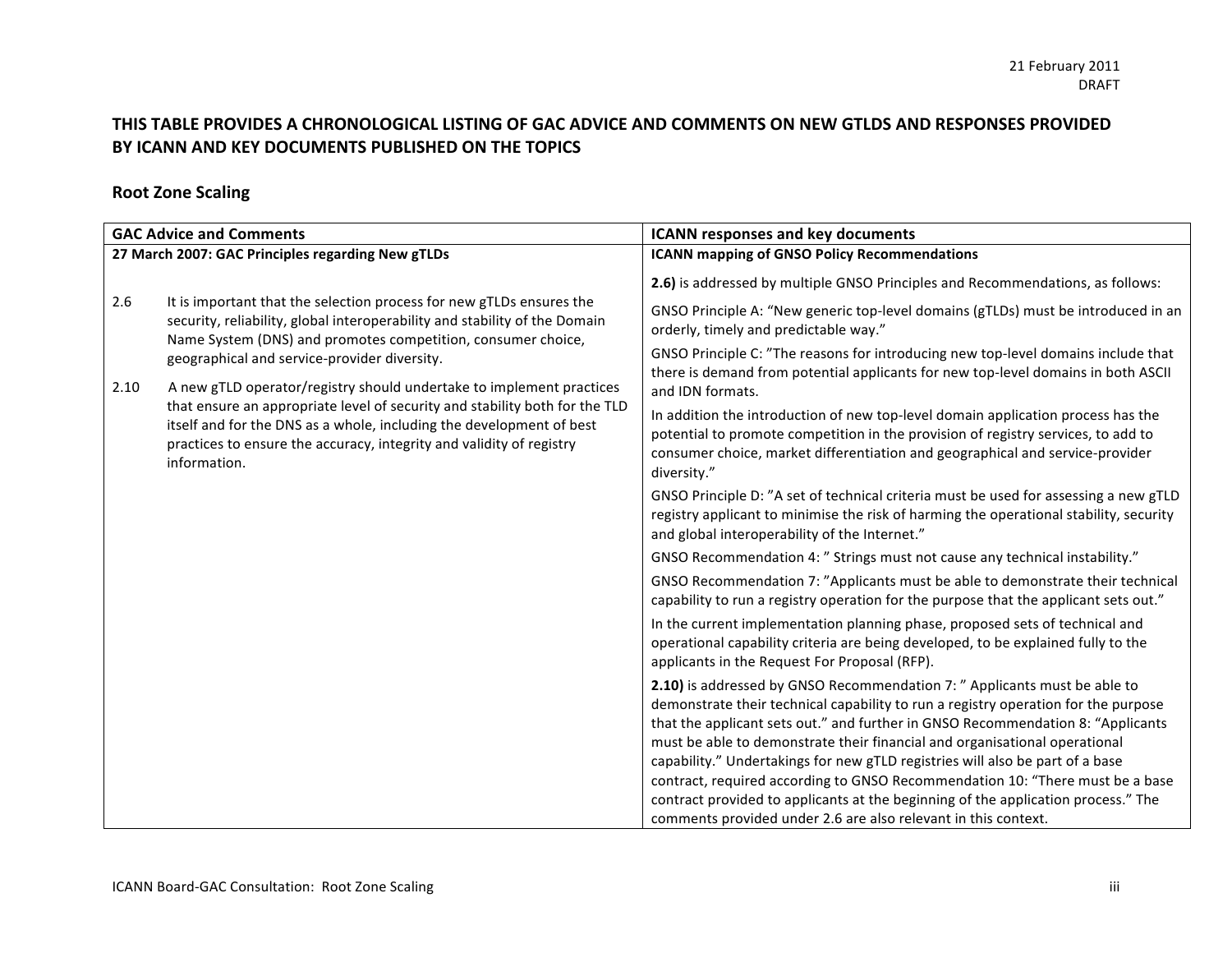| 10 March 2009: Comments on V1 of APPLICANT GUIDEBOOK<br>The GAC's main concern is to ensure that the careful expansion of the DNS does<br>not cause any threat to the stability and security of the Internet. This is a strategic<br>issue for the future of the DNS and its contribution to the global information<br>society.                                                                                                                                                                                                                                                                                                                                                                                                       | 24 October 2008: Applicant Guidebook Version 1<br>http://www.icann.org/en/topics/new-gtlds/draft-rfp-24oct08-en.pdf<br>18 February 2009, version 1 Public Comments Analysis Report<br>http://www.icann.org/en/topics/new-gtlds/agv1-analysis-public-comments-<br>18feb09-en.pdf                                                                            |
|---------------------------------------------------------------------------------------------------------------------------------------------------------------------------------------------------------------------------------------------------------------------------------------------------------------------------------------------------------------------------------------------------------------------------------------------------------------------------------------------------------------------------------------------------------------------------------------------------------------------------------------------------------------------------------------------------------------------------------------|------------------------------------------------------------------------------------------------------------------------------------------------------------------------------------------------------------------------------------------------------------------------------------------------------------------------------------------------------------|
| 24 June 2009: Communiqué Sydney                                                                                                                                                                                                                                                                                                                                                                                                                                                                                                                                                                                                                                                                                                       |                                                                                                                                                                                                                                                                                                                                                            |
| The GAC discussed the Draft Applicant Guidebook version 2 and feels that it does<br>not yet respond to all the concerns that governments have. The GAC notes that<br>considerable work is underway seeking to address several critical yet outstanding<br>issues but the GAC remains concerned about a number of important issues:                                                                                                                                                                                                                                                                                                                                                                                                    |                                                                                                                                                                                                                                                                                                                                                            |
| Root scalability and stability;                                                                                                                                                                                                                                                                                                                                                                                                                                                                                                                                                                                                                                                                                                       |                                                                                                                                                                                                                                                                                                                                                            |
|                                                                                                                                                                                                                                                                                                                                                                                                                                                                                                                                                                                                                                                                                                                                       |                                                                                                                                                                                                                                                                                                                                                            |
| The GAC welcomes the detailed briefings from the SSAC and RSSAC on DNSSEC and<br>the signing of the root, the Root Zone Scaling Study and SSAC advisory on the<br>problems associated with the use of wildcards. The GAC is particularly mindful<br>that the introduction of new gTLDs and IDN ccTLDs has to be seen in the wider<br>context of other major changes being implemented in the Domain Name System,<br>including, for example, the introduction of IPv6 and DNSSEC.<br>For this reason, the GAC is concerned about the cumulative impact of such major<br>changes on the stability and security of the DNS and the Internet in general, and<br>looks forward to the conclusions of the report of the Root Scaling Study. |                                                                                                                                                                                                                                                                                                                                                            |
|                                                                                                                                                                                                                                                                                                                                                                                                                                                                                                                                                                                                                                                                                                                                       | 18 February 2009: Applicant Guidebook Version 2                                                                                                                                                                                                                                                                                                            |
|                                                                                                                                                                                                                                                                                                                                                                                                                                                                                                                                                                                                                                                                                                                                       | http://www.icann.org/en/topics/new-gtlds/draft-rfp-clean-18feb09-en.pdf                                                                                                                                                                                                                                                                                    |
|                                                                                                                                                                                                                                                                                                                                                                                                                                                                                                                                                                                                                                                                                                                                       | 17 February 2009: Explanatory Memo-DNS Stability-Additional Technical<br><b>Criteria, Including IDNs</b><br>http://www.icann.org/en/topics/new-gtlds/update-dns-stability-18feb09-en.pdf<br>31 May 2009, Summary and analysis of public comments on version 2<br>http://www.icann.org/en/topics/new-gtlds/agv2-analysis-public-comments-<br>31may09-en.pdf |
| 18 August 2009: Comments on V2 of Applicant Guidebook                                                                                                                                                                                                                                                                                                                                                                                                                                                                                                                                                                                                                                                                                 | 22 September 2009: Reply from ICANN Chairman                                                                                                                                                                                                                                                                                                               |
| The GAC is aware that many root server operators have raised concerns about the                                                                                                                                                                                                                                                                                                                                                                                                                                                                                                                                                                                                                                                       | http://www.icann.org/en/correspondence/dengate-thrush-to-karklins-22sep09-                                                                                                                                                                                                                                                                                 |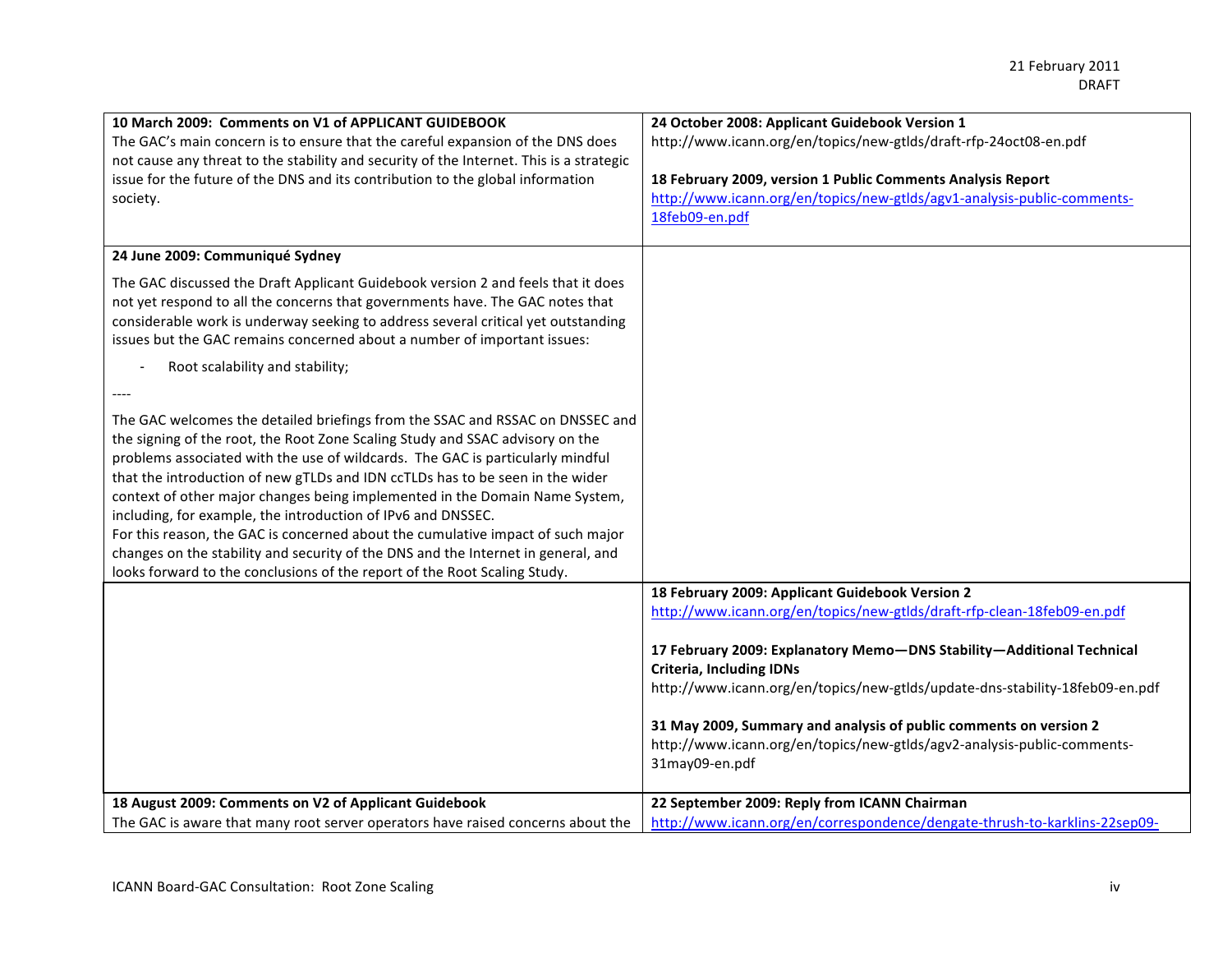effect that a major expansion of the gTLD space would have on the stability of the Internet. The GAC considers that a controlled and prudent expansion of the DNS space is of primary importance for safeguarding the stability, security and interoperability of the Internet on which the global economy and social welfare relies so much.

The GAC notes that the SSAC and RSSAC have been asked to prepare a report on the scalability of the root zone and the impact of the potential simultaneous introduction of new gTLDs, DNSSEC, IPv6 glue, and IDNs into the root zone, which will be published in August. The GAC will look to this report to provide reassurance that the scaling up of the root will not impair the stability of the Internet and that the technical safeguards are sufficient. The GAC is hopeful the report will stress the importance of developing an alert or warning system, as well as the need for a process for halting the adoption of new top level domains should the root zone begin to show signs of breach or weakness. It should be noted that although the GAC is encouraged this study is underway there is some concern as to why the proper analysis did not occur earlier.

### en.pdf

In February 2009, with Resolution 2009-02-03-04, the ICANN Board requested the Root Server System Advisory Committee (RSSAC), the Security and Stability Advisory Committee (SSAC), and the ICANN staff, including the IANA team, to study the potential issues regarding the addition of IDNs, IPv6 addresses, DNSSEC and substantial numbers of new TLDs to the root zone. The Terms of Reference for this study are at:

http://www.icann.org/en/committees/dns-root/root-scaling-study-tor-05may09en.htm.#

We note the GAC's concern that the analysis of the scalability of the root zone should have been undertaken earlier, at the time the new gTLD PDP was being undertaken, and confirm that it was the opinion of the technical community that the DNS could scale to accommodate an unlimited number of TLDs, including IDNs. (See: www.icann.org/en/topics/dns-stability-draft-paper-06feb08.pdf.)

The more recent advent of DNSSEC and IPv6 glue and their potential simultaneous impact on the scalability of the DNS, in addition to new TLDs, has resulted in the current study being undertaken to ascertain, if these combined effects will have an adverse effect on the DNS.

Interisle was selected to perform this study. In the course of their study, they recommended that a modeling effort be undertaken with the assistance of TNO. TNO produced a model and a companion report. The Interisle report was posted for public along with a covering note from the joint RSSAC/SSAC/ICANN staff steering group for this study on 18 September 2009,

http://www.icann.org/en/announcements/announcement-2-18sep09-en.htm. The TNO model and simulation system is undergoing verification and will be released soon along with the companion report. The Interisle report addresses the interactions between potential changes that would impact the root zone and the inherently adaptable nature of the root system as the fundamental aspect of considering the implications of these changes. The report also does stress the need for an early warning system as a means for understanding emerging risks to enable effective planning in response. The SSAC and RSSAC along with the study steering group will be evaluating the report against the Terms of Reference and preparing recommendations for the Board and the public related to establishment of an early warning system and approaches to addressing concerns raised in the report.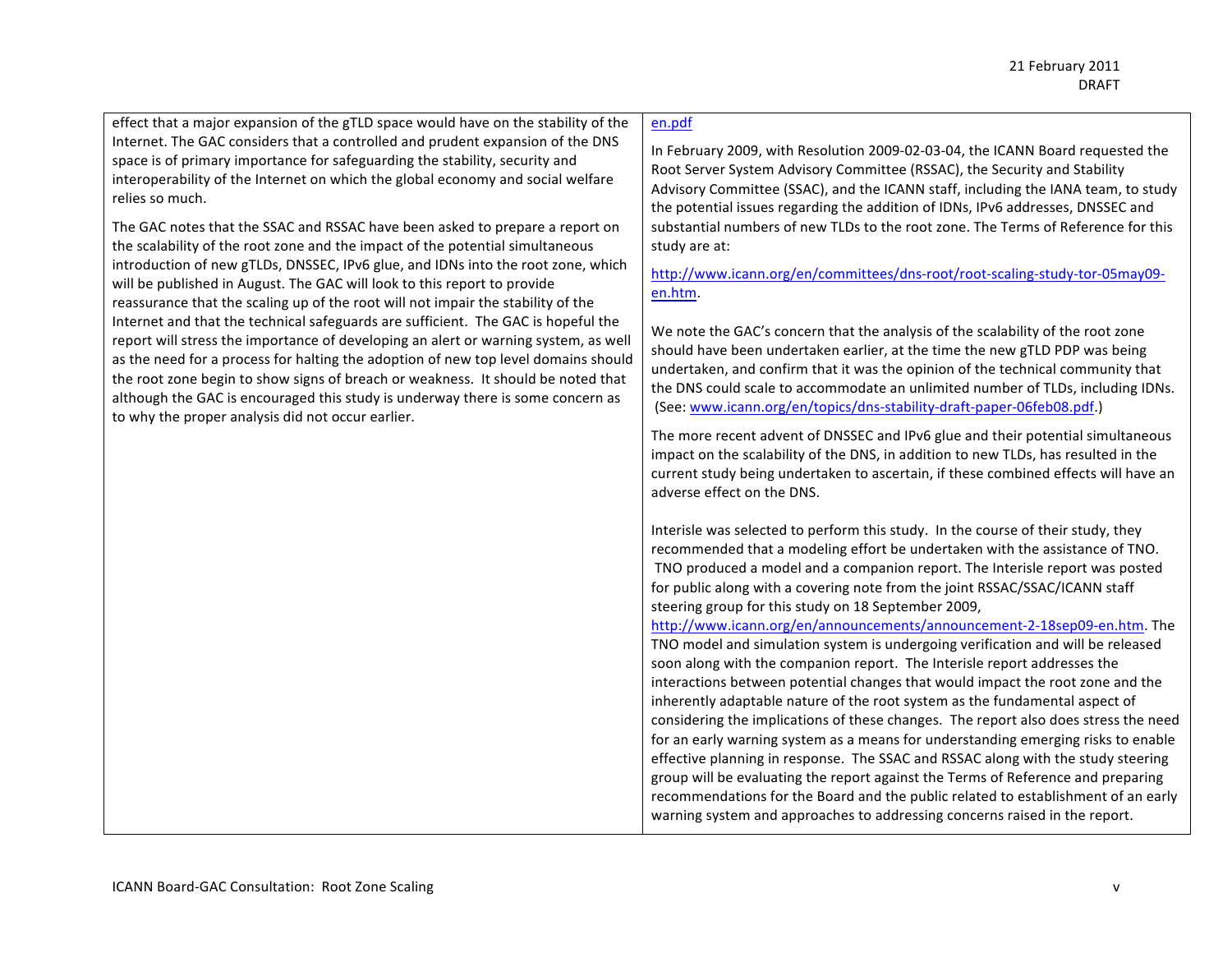|                                                                                                                                                                                                                                                                                                                                                                                                                                                                                                                                                                                                                                   | In addition and as part ICANN's ongoing efforts to ensure the stability of the DNS,<br>ICANN staff contracted with the DNS Operations, Analysis and Research Center<br>(https://www.dns-oarc.net/) as independent and well-respected experts to provide<br>an analysis of the impact of adding IPv6, DNSSEC, and additional top-level domains<br>to the ICANN-operated L root server. |
|-----------------------------------------------------------------------------------------------------------------------------------------------------------------------------------------------------------------------------------------------------------------------------------------------------------------------------------------------------------------------------------------------------------------------------------------------------------------------------------------------------------------------------------------------------------------------------------------------------------------------------------|---------------------------------------------------------------------------------------------------------------------------------------------------------------------------------------------------------------------------------------------------------------------------------------------------------------------------------------------------------------------------------------|
|                                                                                                                                                                                                                                                                                                                                                                                                                                                                                                                                                                                                                                   | This study, while independent of the Root Server System Root Scaling Study and<br>focused specifically on the impact to the ICANN-operated L root server, has been<br>used as input in the more comprehensive study undertaken by the Root Scaling<br>Study Group.                                                                                                                    |
|                                                                                                                                                                                                                                                                                                                                                                                                                                                                                                                                                                                                                                   | The final report of the DNS-OARC study has now been published at<br>http://www.icann.org/en/topics/ssr/root-zone-augementation-analysis-17sep09-<br>en.pdf.                                                                                                                                                                                                                           |
| 28 October 2009: Communiqué Seoul<br>The GAC welcomes the detailed briefings from the SSAC, RSSAC and VeriSign on<br>DNSSEC and the signing of the root, the Root Zone Scaling Study and SSAC                                                                                                                                                                                                                                                                                                                                                                                                                                     |                                                                                                                                                                                                                                                                                                                                                                                       |
| advisory on the problems associated with the use of wildcards.<br>The GAC regrets that an assessment of the impact of changes to the root zone file<br>was not made much earlier in the launching of initiatives such as new gTLDs, IDNs,<br>IPv6 and DNSSEC. This has regrettably created a high degree of uncertainty.<br>Moreover, many stakeholders have already made significant investments in<br>respect to these initiatives. They have a legitimate right to expect a more<br>predictable environment in which to make important investment and operational<br>decisions which is not helped by the current uncertainty. |                                                                                                                                                                                                                                                                                                                                                                                       |
| 10 March 2010: Communiqué Nairobi<br>Following discussions in Seoul however, both between GAC members and with<br>other stakeholders, the GAC feels that many of its concerns remain outstanding,<br>related in particular to:                                                                                                                                                                                                                                                                                                                                                                                                    |                                                                                                                                                                                                                                                                                                                                                                                       |
| - the need to take full account of the security, stability and resiliency issues<br>including those identified in the recent root scaling reports. These concerned the<br>potential cumulative effects of changes resulting from the introduction and<br>implementation of DNSSEC, IDNs, new gTLDs and IPv6;                                                                                                                                                                                                                                                                                                                      |                                                                                                                                                                                                                                                                                                                                                                                       |
|                                                                                                                                                                                                                                                                                                                                                                                                                                                                                                                                                                                                                                   | 4 October 2009: Applicant Guidebook Version 3                                                                                                                                                                                                                                                                                                                                         |
|                                                                                                                                                                                                                                                                                                                                                                                                                                                                                                                                                                                                                                   | http://www.icann.org/en/topics/new-gtlds/draft-rfp-clean-04oct09-en.pdf                                                                                                                                                                                                                                                                                                               |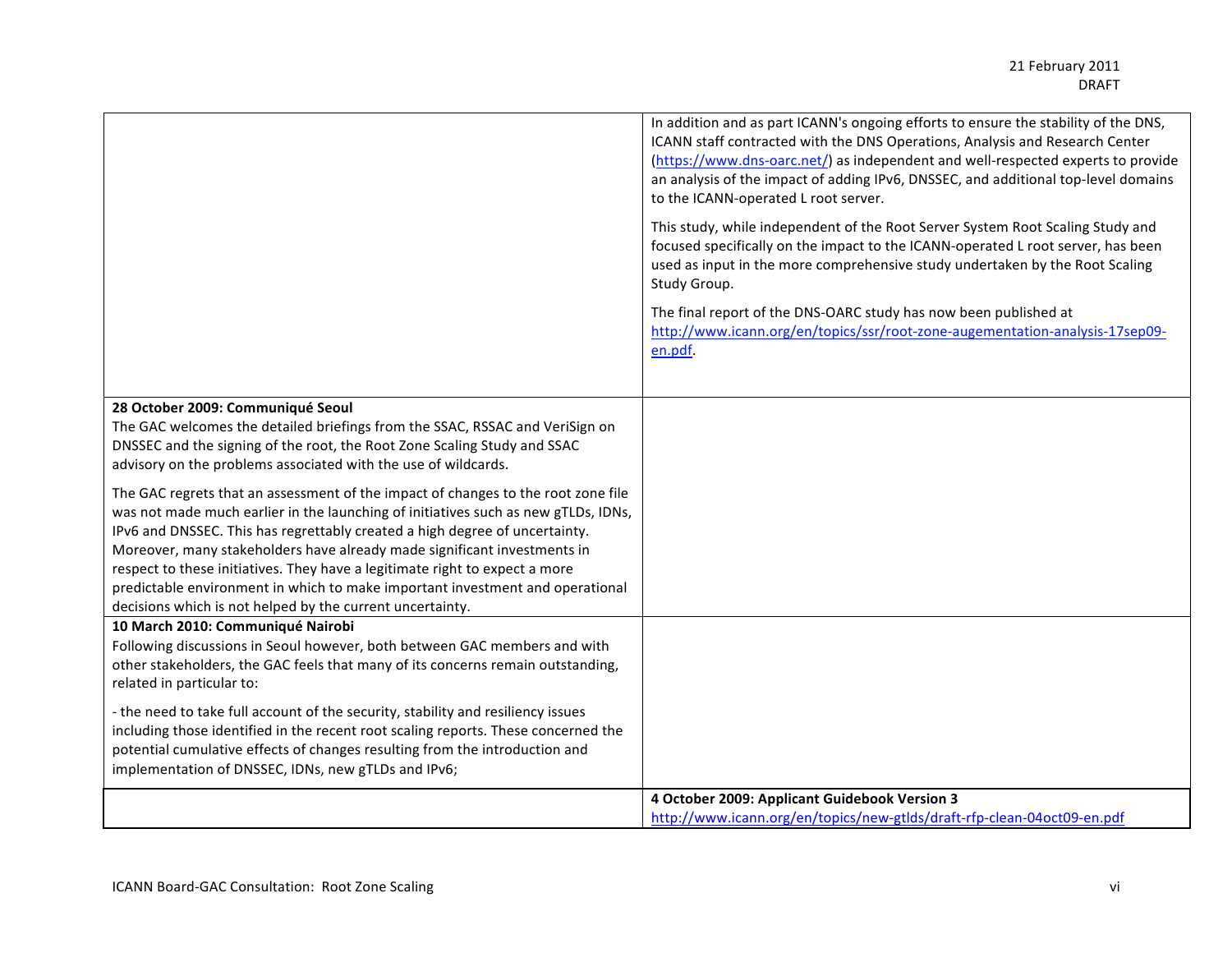|                                                                                                                                                                                                                                                                                                                                                                                                                                                                                                                                                                                                                                                                                                                                                                                                                                                                                             | 15 February 2010, Summary and analysis comments version 3<br>http://www.icann.org/en/topics/new-gtlds/summary-analysis-agv3-15feb10-en.pdf                                                                                                                                                                                                                                                                                                                                                                                                                                                                                                                                                                                                                                                                                                                                                                                                                                                                                                                                                                                                                                                                                                                                                                                                                                                                                                                                                                                                                                                                                                                                                                                                                                                                                                                                                                                                                                                                                                                                                                                                                                                                                                                                                                                                                                                                                                                 |
|---------------------------------------------------------------------------------------------------------------------------------------------------------------------------------------------------------------------------------------------------------------------------------------------------------------------------------------------------------------------------------------------------------------------------------------------------------------------------------------------------------------------------------------------------------------------------------------------------------------------------------------------------------------------------------------------------------------------------------------------------------------------------------------------------------------------------------------------------------------------------------------------|------------------------------------------------------------------------------------------------------------------------------------------------------------------------------------------------------------------------------------------------------------------------------------------------------------------------------------------------------------------------------------------------------------------------------------------------------------------------------------------------------------------------------------------------------------------------------------------------------------------------------------------------------------------------------------------------------------------------------------------------------------------------------------------------------------------------------------------------------------------------------------------------------------------------------------------------------------------------------------------------------------------------------------------------------------------------------------------------------------------------------------------------------------------------------------------------------------------------------------------------------------------------------------------------------------------------------------------------------------------------------------------------------------------------------------------------------------------------------------------------------------------------------------------------------------------------------------------------------------------------------------------------------------------------------------------------------------------------------------------------------------------------------------------------------------------------------------------------------------------------------------------------------------------------------------------------------------------------------------------------------------------------------------------------------------------------------------------------------------------------------------------------------------------------------------------------------------------------------------------------------------------------------------------------------------------------------------------------------------------------------------------------------------------------------------------------------------|
| 10 March 2010: Comments on V3 of Applicant Guidebook<br>The root scaling implications arising from the scale and rate of change of any<br>introduction of new gTLDs at the same time as other changes - notably<br>deployment of DNSSEC in the root, the introduction of IDNs and IPv6 transition -<br>and the rate of these changes, must have no negative impact on the resilience,<br>security and stability of the DNS. Each round of applications should encompass an<br>appropriate number of strings that will not raise any concern in that regard.<br>More action must be taken to ensure that the introduction of new gTLDs does not<br>lead to a concomitant increase in malicious conduct and abuse of the DNS.<br>Improvements in ICANN's post-delegation monitoring and enforcement of the<br>commitments made by delegated operator registries and registrars are warranted. | 5 August 2010: Reply from ICANN Chairman<br>http://www.icann.org/en/correspondence/dengate-thrush-to-dryden-05aug10-<br>en.pdf<br>ICANN supports the principle that the scale and rate of changes must not negatively<br>impact the resilience, security and stability of the DNS. In February 2009, the ICANN<br>Board requested the Root Server System Advisory Committee (RSSAC), the Security<br>and Stability Advisory Committee (SSAC), and the ICANN staff (including ICANN<br>Staff members dealing with technical issues and the IANA functions) to study the<br>potential issues regarding the addition of IDNs, IPv6 addresses, DNSSEC and<br>substantial numbers of new TLDs to the root zone. This study was completed in<br>August 2009 and posted for comment at<br>http://www.icann.org/en/committees/dns-root/root-scaling-study-report-<br>31aug09-en.pdf. A complementary report<br>(http://www.icann.org/en/committees/dns-root/root-scaling-model-description-<br>29sep09-en.pdf) describes the characteristics of the quantitative model developed<br>by TNO for dynamic analysis of root scaling issues.<br>In addition, and as part of ongoing efforts to ensure the stability of the DNS, ICANN<br>contracted with the DNS Operations, Analysis and Research Center<br>(https://www.dns-oarc.net/) as independent and well-respected experts to provide<br>an analysis of the impact of adding IPv6, DNSSEC, and additional top-level domains<br>to the ICANN-operated L root server. This study, while independent of the Root<br>Server System Root Scaling study and focused specifically on the impact to the<br>ICANN-operated L root server, has been used as input in the more comprehensive<br>study undertaken by the Root Scaling Study Group. The final report of the DNS-<br>OARC study was published at http://www.icann.org/en/topics/ssr/root-zone-<br>augementation-analysis-17sep09-en.pdf.<br>Regarding the number of strings in an application round, this was considered in the<br>analysis and model for anticipated new gTLD delegation rates published by staff,<br>and is available at http://www.icann.org/en/announcements/announcement-<br>03mar10-en.htm. This analysis indicates that processing constraints will limit<br>delegation rates to a steady state even in the event of extremely large numbers of<br>applications, so that even in a scenario where there are very many applications for |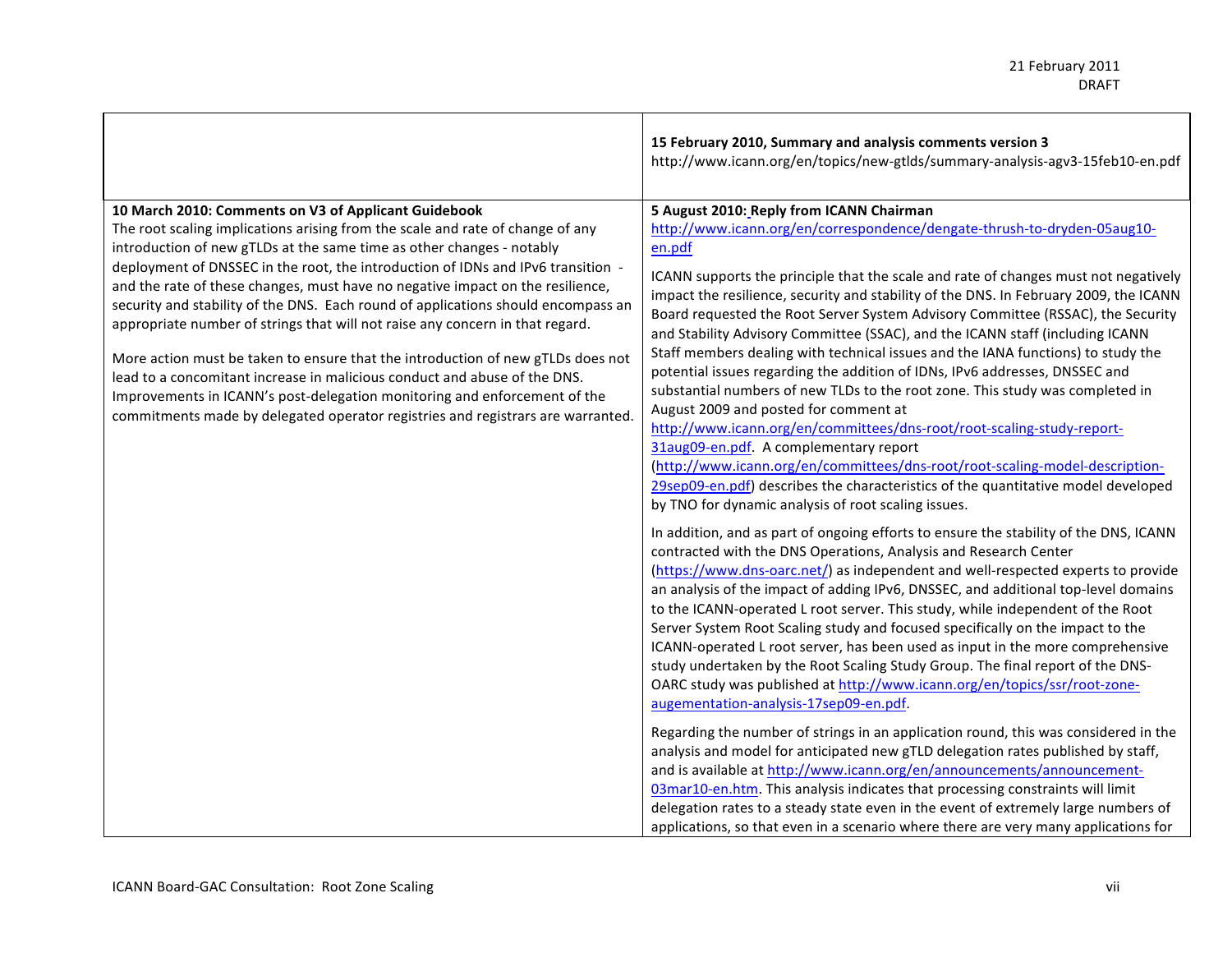|                                                                                                                                                                 | new gTLDs, the rate of growth of the root zone would remain linear.                                                                                                                                                                                                                             |
|-----------------------------------------------------------------------------------------------------------------------------------------------------------------|-------------------------------------------------------------------------------------------------------------------------------------------------------------------------------------------------------------------------------------------------------------------------------------------------|
|                                                                                                                                                                 | The SSAC and RSSAC are considering the data and analysis in each of these reports<br>and are expected to prepare recommendations for the Board on concrete steps<br>(such as any limitations or emergency removal procedures) to be implemented<br>prior to the initial gTLD application round. |
| 23 June 2010: Communiqué Brussels                                                                                                                               |                                                                                                                                                                                                                                                                                                 |
| The GAC welcomes the update by ICANN staff regarding ICANN Strategic<br>Initiatives for Security, Stability and Resiliency as well as the SSAC update on root   |                                                                                                                                                                                                                                                                                                 |
| scaling issues.                                                                                                                                                 |                                                                                                                                                                                                                                                                                                 |
| The GAC welcomes information about the "Global DNS-CERT Business Case" and                                                                                      |                                                                                                                                                                                                                                                                                                 |
| the initiative to launch a global strategy concerning the medium-long term                                                                                      |                                                                                                                                                                                                                                                                                                 |
| planning about security of the DNS presented in the recently published<br>documents "Proposed Initiatives for Improved DNS Security and Resiliency".            |                                                                                                                                                                                                                                                                                                 |
|                                                                                                                                                                 |                                                                                                                                                                                                                                                                                                 |
| Concerning the DNS CERT, the GAC recommends that ICANN informs the relevant<br>GAC Representatives about its consultations with national and regional CERTs and |                                                                                                                                                                                                                                                                                                 |
| is concerned about possible duplication of efforts.                                                                                                             |                                                                                                                                                                                                                                                                                                 |
| The GAC notes progress on the analysis of the factors that provoke the expansion                                                                                |                                                                                                                                                                                                                                                                                                 |
| of the root zone file.                                                                                                                                          |                                                                                                                                                                                                                                                                                                 |
| In the context of scaling the root, the increasing adoption of DNSSEC will be the                                                                               |                                                                                                                                                                                                                                                                                                 |
| major factor; an important milestone will be July 2010 with the anticipated signing<br>of the root going live.                                                  |                                                                                                                                                                                                                                                                                                 |
| In particular the GAC notes that, in the context of the root scaling issue,                                                                                     |                                                                                                                                                                                                                                                                                                 |
| -anycastl related questions have been identified as an additional element to be                                                                                 |                                                                                                                                                                                                                                                                                                 |
| considered.                                                                                                                                                     |                                                                                                                                                                                                                                                                                                 |
|                                                                                                                                                                 | 28 May 2010: Applicant Guidebook Version 4                                                                                                                                                                                                                                                      |
|                                                                                                                                                                 | http://www.icann.org/en/topics/new-gtlds/draft-rfp-clean-28may10-en.pdf                                                                                                                                                                                                                         |
|                                                                                                                                                                 | 12 November 2010: Summary and analysis of comments version 4                                                                                                                                                                                                                                    |
|                                                                                                                                                                 | http://www.icann.org/en/topics/new-gtlds/summary-analysis-agv4-12nov10-                                                                                                                                                                                                                         |
|                                                                                                                                                                 | en.pdf                                                                                                                                                                                                                                                                                          |
| 23 September 2010: Comments on V4 of Applicant Guidebook                                                                                                        | 23 November 2010: Reply from ICANN Chairman<br>http://www.icann.org/en/correspondence/dengate-thrush-to-dryden-23nov10-                                                                                                                                                                         |
| With regard to the technical impacts and in particular the "root scaling" issues<br>which continue to be a paramount concern for governments in the expectation | en.pdf                                                                                                                                                                                                                                                                                          |
| that ICANN will continue to guarantee the security and stability of the root zone as                                                                            |                                                                                                                                                                                                                                                                                                 |
|                                                                                                                                                                 | On 6 October 2010, staff published two root server scaling reports for public                                                                                                                                                                                                                   |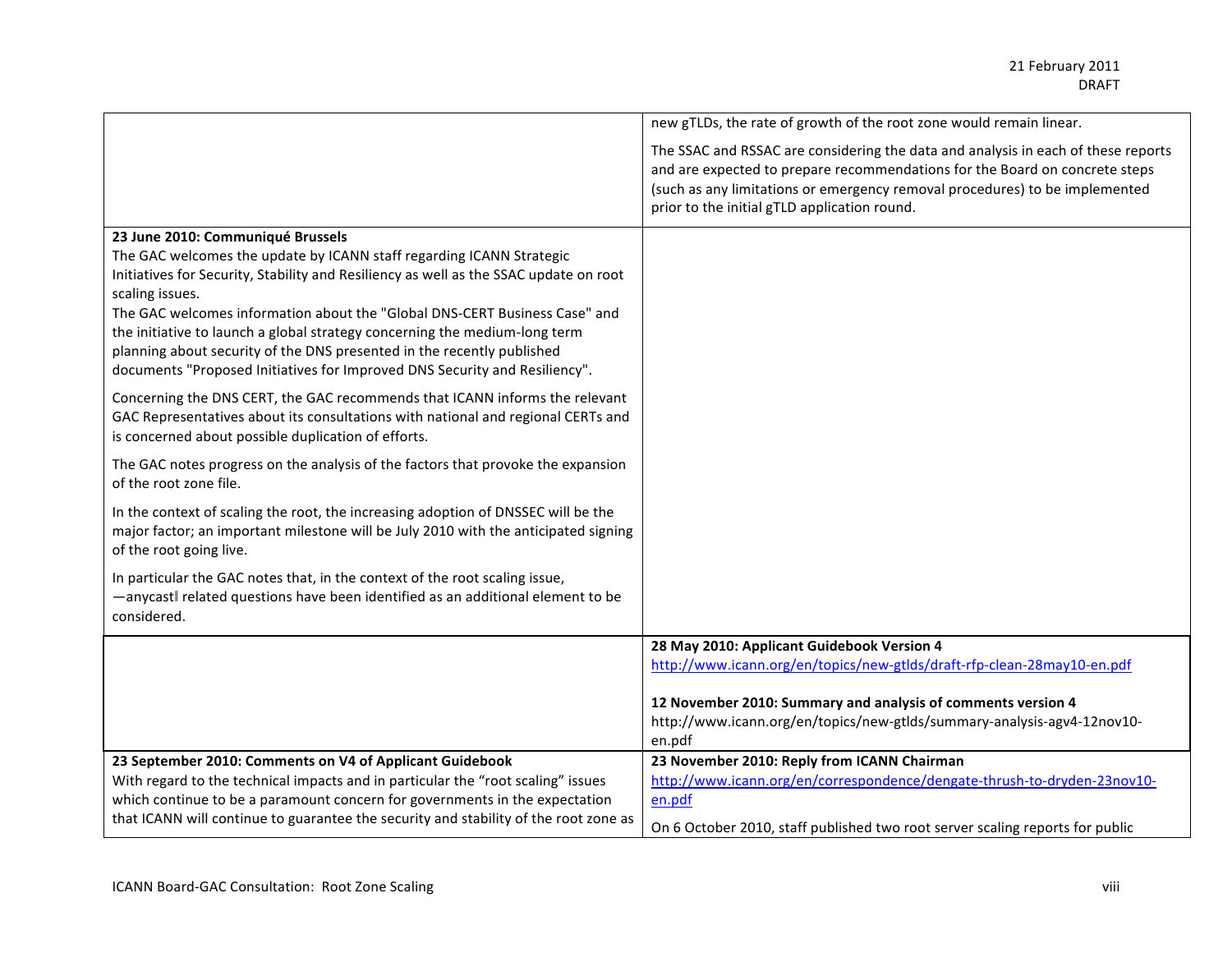its top priority, the GAC notes your expectation that "the rate of growth of the root zone would remain linear". The GAC would be grateful for sight of the analysis in support of this statement in your letter, together with a definition of how many TLDs which ICANN expects to be able to add within this parameter of linear growth of the root zone.

Given the unpredictability of the number of applications for new gTLDs, the GAC asks that consideration be given to creating a procedure, akin to a control or brake mechanism. This procedure should be used by ICANN to prevent the root from growing too rapidly and allow ICANN to mitigate any strain on the overall domain name system caused by the new gTLD programme at a time when it is expected that the rate of adding internationalized domain names (IDNs) to the root is expected to increase significantly.

There is clearly a need to avoid root change congestion at the operational level and the potential problems that might flow from resource demands on the root operators already faced with extra strings being to be added to the root to accommodate IDNs. It is quite conceivable for example that a major commercial gTLD such as a "dot.bank" would require labels in up to 20 scripts. The ability of the root operators to keep in step with the number of IDN labels and at what rate of addition will need careful assessment. The GAC considers that this would further justify a control procedure in the rate of gTLD delegations that would serve to keep all the actors in line including the root operators as well as ensuring that the system remains properly integrated.

This control mechanism would of course require carefully designed and clearly understood public policy criteria to be established in the applicant guidebook before implementation.

#### comment.#

- The *Delegation Rate Scenarios for New gTLDs* http://www.icann.org/en/topics/new-gtlds/delegation-rate-scenariosnew-gtlds-06oct10-en.pdf
- The *Summary of the Impact of Root Zone Scaling* http://www.icann.org/en/topics/new-gtlds/summary-of-impact-rootzone-scaling-06oct10-en.pdf

In the analysis done in the "Delegation Rate Scenarios for New gTLDS', ICANN staff estimates that the expected rate of new TLDs entering the root will be of the order of 200 to 300. The same paper indicates that regardless of the number of applications, there will be a process-imposed limited in the addition of new TLDs of less than a maximum of 1000 new gTLDs per year. In addition, advice from the root zone operators indicates that delegation rates of up to 1000 can be accommodated.

Based on this analysis, and taking into consideration the results of the studies into the effects of scaling the root summarized in "Summary of the Impact of Root Zone Scaling," ICANN believes that projected growth of the root zone will be well within what the root server system and the DNS as a whole can accept. However, with that said, a recommendation documented in "Summary of the Impact of Root Zone Scaling" is the establishment of a monitoring system to ensure that changes relating to scaling of the root management systems don't go unnoticed prior to those changes becoming an issue. ICANN staff is currently evaluating the monitoring system and alerting mechanisms necessary to meet this recommendation.#

Avoidance of congestion at the operational level is a requirement for moving forward with the new gTLD program; however, as documented in "*Root Zone*" Augmentation and Impact Analysis", a reasonably configured root server can easily support several orders of magnitude more IDN and generic top-level domains than are projected to be added in the foreseeable future. As discussed in the "Summary" *of the Impact of Root Zone Scaling*", scaling effects are much more likely to be felt within the context of internal ICANN systems, such as application processing, legal review, IANA processes, etc. ICANN staff will be carefully monitoring these internal systems to ensure resources are applied appropriately to meet demand.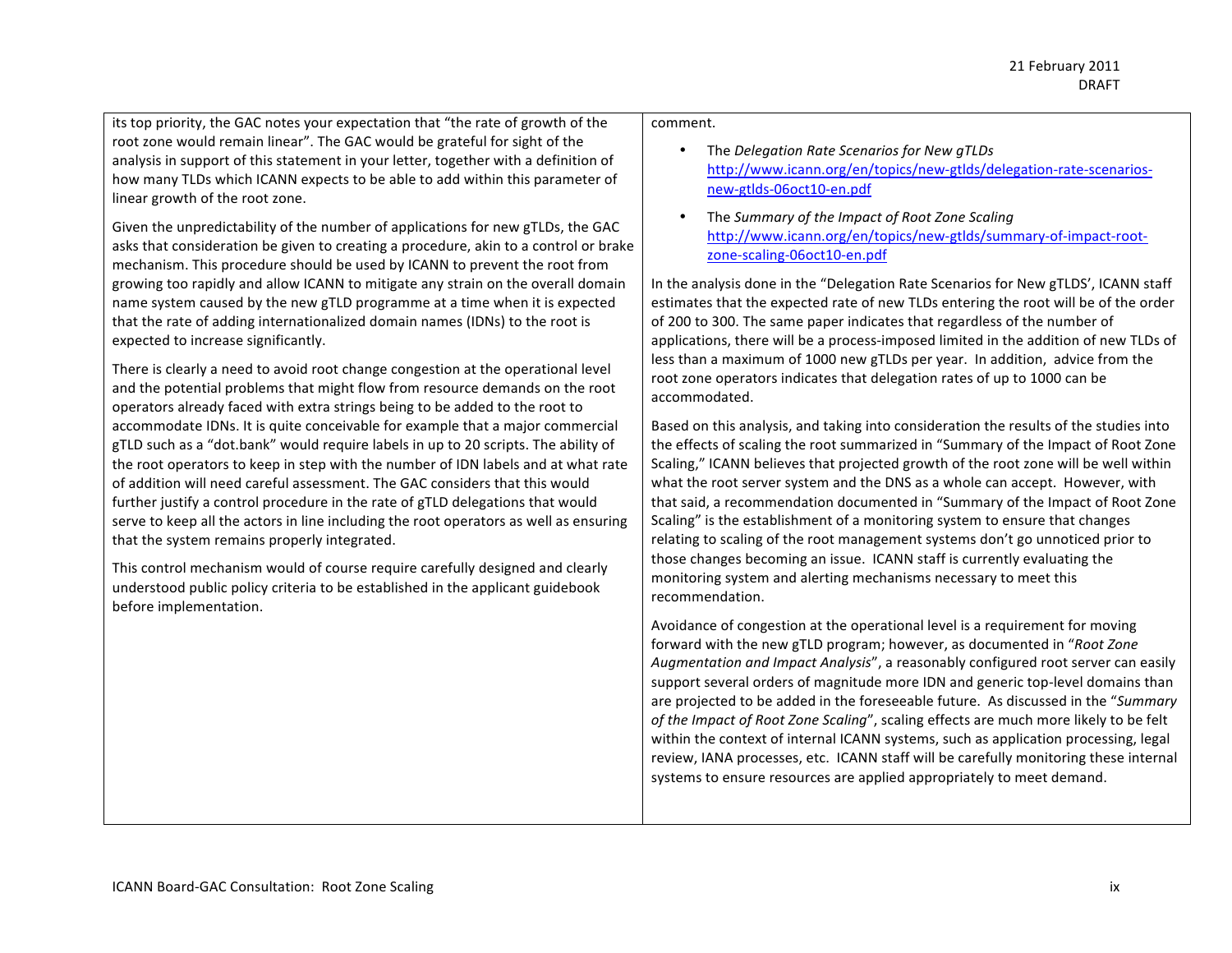### 25 September 2010: Board meeting in Trondheim

http://www.icann.org/en/minutes/resolutions-25sep10-en.htm

Board Briefing Materials: One [PDF, 3.23 MB] Two [PDF, 2.03 MB] Three [PDF, 816 KB] Four [PDF, 240 KB] Five [PDF, 546 KB]

"... Whereas, on 23 September 2010, the Governmental Advisory Committee (GAC) provided comments on version 4 of the draft Applicant Guidebook. Resolved (2010.09.25. ), staff is directed to determine if the directions indicated by the Board below are consistent with GAC comments, and recommend any appropriate further action in light of the GAC's comments."

#### *Root\$Zone\$Scaling*

Real-world experience in root zone scaling has been gained as a result of the implementation of IPv6, DNSSEC and IDNs and the hard work of RSSAC and SSAC members in tackling the underlying stability question. Staff is directed to publish its analysis of the impact of IPv6, DNSSEC and IDN deployment on the root zone so far. Staff has also developed a model and a rationale for the maximum rate of applications that can be processed over the next few years. Staff is directed to publish this model and rationale and to seek Board support for the judgments embodied in this model, thereby providing a firm basis for limiting the rate of new delegations. Based on the discussions to date, this limit is expected to be in the range of 1,000 new delegations per year, with this number to be defined precisely in the publication.

The Board notes that an initial survey of root server operators' ability to support this rate of growth has been conducted successfully, and directs staff to revisit the estimate on a regular basis and consider whether a further survey should be repeated.

Further, ICANN will periodically consult with root zone operators regarding a procedure to define, monitor and publish data on root zone stability. As part of the regular interaction with the root server operators, ICANN will invite inputs from the root server operators and other interested parties regarding any signs of stress in the system and advice as to what actions or changes in process might be appropriate.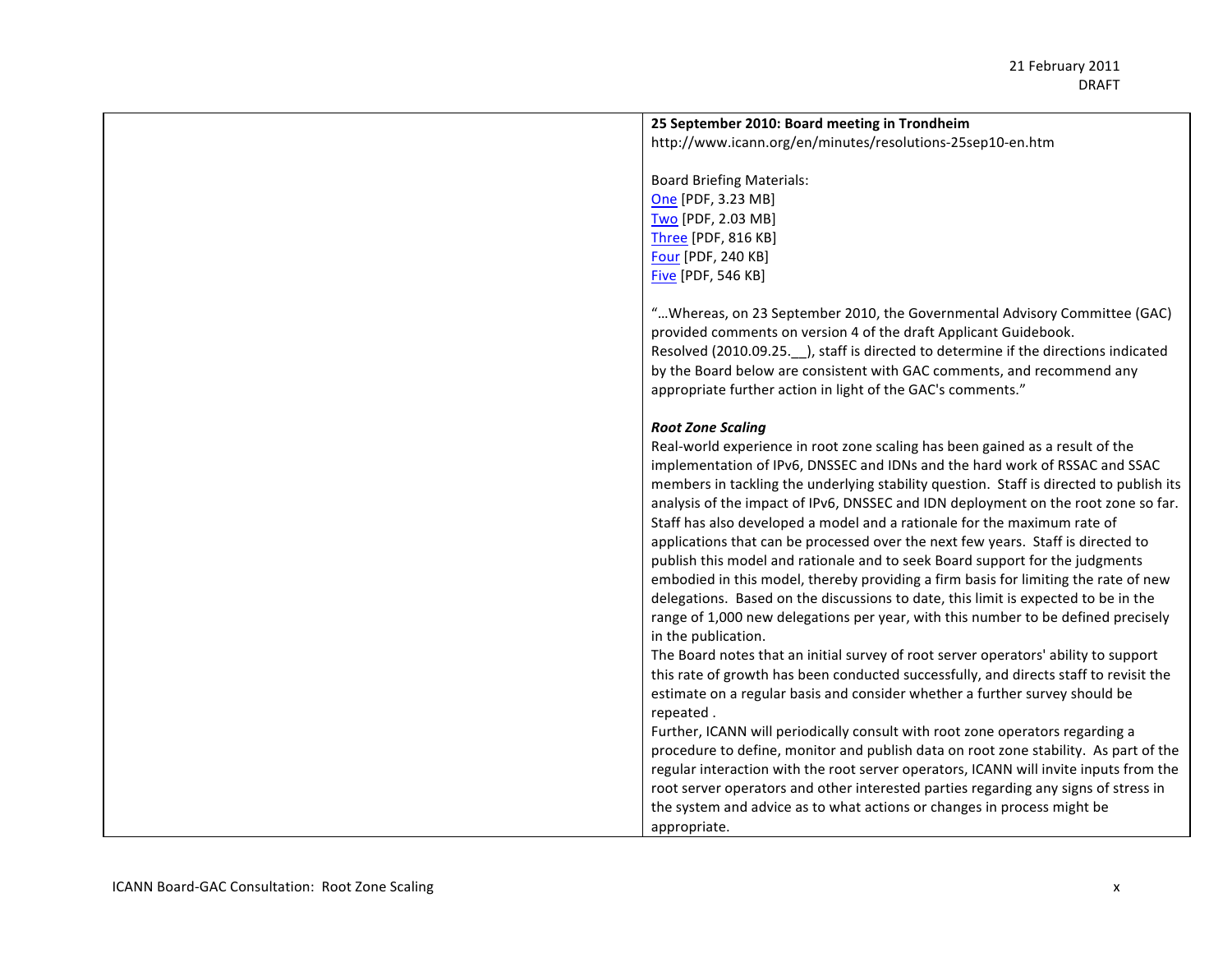|                                                                                                                                                                                                                                                                                                                                                                                                                                                                                                                                                                                                                                                                                                                                                                                                                                                                                                                                                                                                                            | Finally, in the event that the number of applications exceeds the maximum rate, an<br>objective method for determining the order of application processing that<br>conforms to the limited delegation rate (not relying primarily on time-stamping)<br>will be defined in the Applicant Guidebook.                                                                                                                                                                                                                                                                                                                                                                                                                                                                                                                                                                                       |
|----------------------------------------------------------------------------------------------------------------------------------------------------------------------------------------------------------------------------------------------------------------------------------------------------------------------------------------------------------------------------------------------------------------------------------------------------------------------------------------------------------------------------------------------------------------------------------------------------------------------------------------------------------------------------------------------------------------------------------------------------------------------------------------------------------------------------------------------------------------------------------------------------------------------------------------------------------------------------------------------------------------------------|------------------------------------------------------------------------------------------------------------------------------------------------------------------------------------------------------------------------------------------------------------------------------------------------------------------------------------------------------------------------------------------------------------------------------------------------------------------------------------------------------------------------------------------------------------------------------------------------------------------------------------------------------------------------------------------------------------------------------------------------------------------------------------------------------------------------------------------------------------------------------------------|
|                                                                                                                                                                                                                                                                                                                                                                                                                                                                                                                                                                                                                                                                                                                                                                                                                                                                                                                                                                                                                            | 12 November 2010: Proposed Final Applicant Guidebook<br>http://www.icann.org/en/topics/new-gtlds/draft-rfp-clean-12nov10-en.pdf                                                                                                                                                                                                                                                                                                                                                                                                                                                                                                                                                                                                                                                                                                                                                          |
| 22 November 2010: Interim comments relating to new gTLDs<br>Due to uncertainties regarding the effectiveness of ICANN's review and objection<br>procedures, a country may feel compelled to block a new gTLd at the national<br>level that it considers either objectionable or that raises national sensitivities. To<br>date, there do not appear to be controversial top level domains that have resulted<br>in significant or sustained blocking by countries. The GAC believes it is imperative<br>that the impact on the continued security, stability and universal resolvability of<br>the domain name system of the potential blocking at the national level of new<br>gTLD strings that are considered to be either objectionable or that raise national<br>sensitivities be assessed prior to introducing new gTLDs. In this regard, the GAC is<br>pleased to inform the Board that it intends to seek advice from the technical<br>community on this important issue.<br>9 December 2010: Communiqué Cartagena | 10 December 2010, Board meeting                                                                                                                                                                                                                                                                                                                                                                                                                                                                                                                                                                                                                                                                                                                                                                                                                                                          |
| That the GAC will provide the Board at the earliest opportunity with a list or<br>"scorecard" of the issues which the GAC feels are still outstanding and require<br>additional discussion between the Board and the GAC. These include:<br>Root Zone Scaling<br>The GAC and members of the technical community held a constructive and<br>informative exchange regarding universal resolvability of the DNS in the context of<br>controversial gTLDs. The GAC appreciates and welcomes future exchanges on<br>these important issues. The discussion covered the fact that blocking access to<br>resources and information already could occur at many other different layers in<br>the Internet architecture. Based on the exchange, the GAC understands that<br>DNSSEC is not designed to accommodate blocking and that collateral damage and<br>unintended results are likely to be caused if TLDs are not universally resolvable.                                                                                     | New gTLD Remaining Issues<br>http://www.icann.org/en/minutes/resolutions-10dec10-en.htm#2<br>Resolved (2010.12.10.21), the Board:<br>1. Appreciates the GAC's acceptance of the Board's invitation for an inter-<br>sessional meeting to address the GAC's outstanding concerns with the new<br>gTLD process. The Board anticipates this meeting occurring in February<br>2011, and looks forward to planning for this meeting in consultation and<br>cooperation with the GAC, and to hearing the GAC's specific views on each<br>remaining issue.<br>Directs staff to make revisions to the guidebook as appropriate based on<br>2.<br>the comments received during the public comment period on the<br>Proposed Final Applicant Guidebook and comments on the New gTLD<br>Economic Study Phase II Report.<br>3. Invites the Recommendation 6 Community Working Group to provide final |